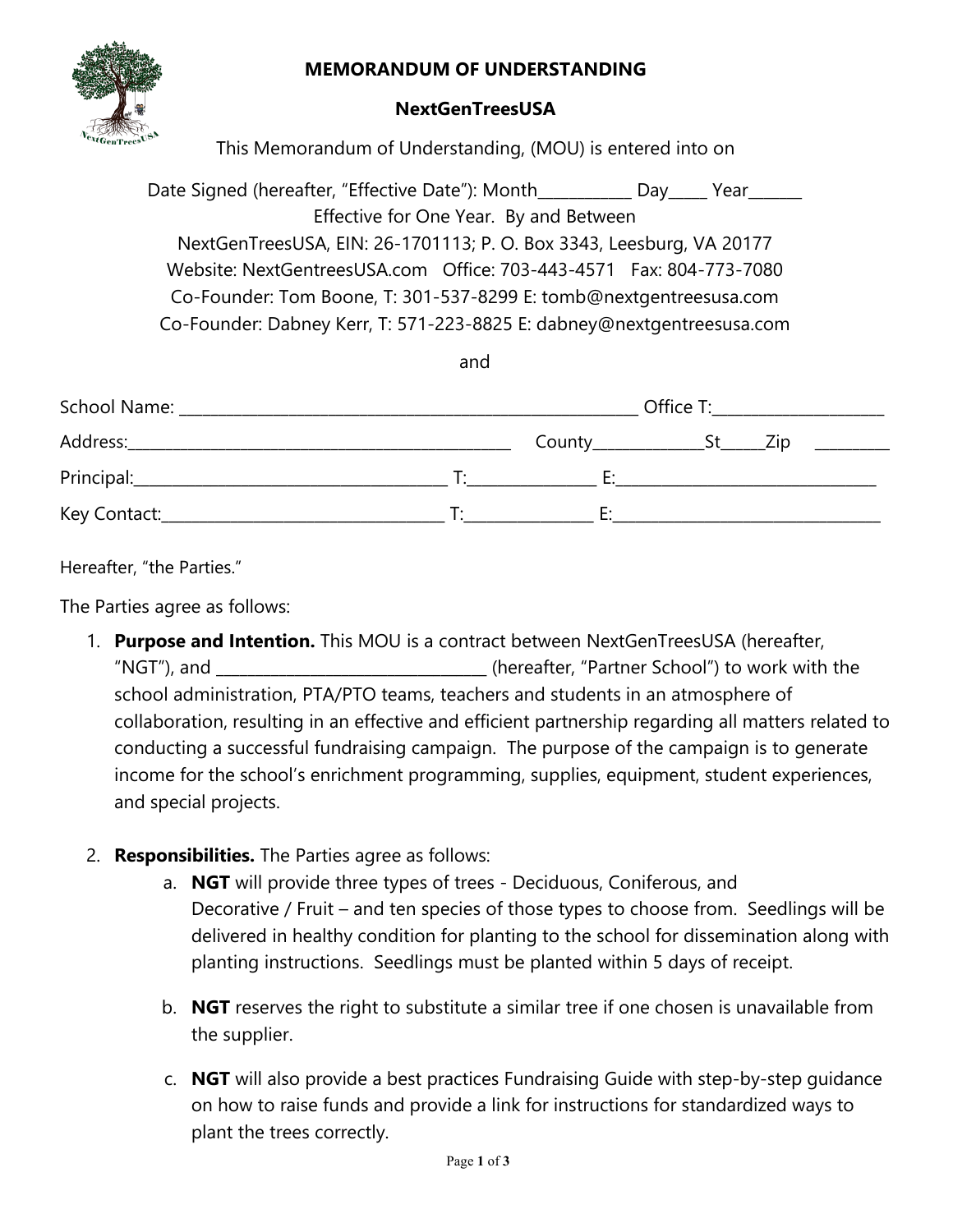- d. **NGT** will provide customizable marketing materials for school administrations and PTA/PTO fundraising teams. NGT also provides fundraising and business expertise to school fundraising leadership.
- 3. **Responsibilities.** The Parties agree as follows:
	- a. **Partner School** and the PTA/PTO fundraising teams will commit to building awareness and excitement for NGT's fundraising program throughout the school community by consistently messaging administrators, teachers, and student body through emails, texts, and daily announcements of fundraising success, etc. with limitations imposed by the pandemic, utilizing on-line tools such as the school's website, NGT's website, Facebook, and other social media platforms.
	- b. **Partner School** will designate a key contact possibly the PTA or PTO lead to partner with NGT, who will clearly and consistently communicate and coordinate with NGT and the school contact(s) throughout the fundraising process. Partner School affirms the key contact will have the authority to purchase seedlings and conduct business with NGT.
	- c. **Partner School** will coordinate the receiving and distribution of tree seedlings from NGT for spring planting.
- 4. **Term.** This Agreement shall commence upon the Effective Date, as stated above, and will continue until the responsibilities of both Parties are satisfied. But, in no event past one year from the Effective Date – with exceptions made for Spring fundraisers.
- 5. **Termination.** This Agreement may be terminated at any time by either Party upon 15 days written notice to the other party.
- 6. **Representations and Warranties.** Both Parties and authorized Agents represent that they are fully authorized to enter into this Agreement.
- 7. **Disclaimers.** Trees must be planted with care according to enclosed instructions within 5 days of receipt. NGT assumes no responsibility or liability for planting of any tree seedlings and in the sale thereof makes no warranties, expressed or implied, of merchantability or of fitness for a particular purpose and makes no warranties regarding the survival or rate of growth of any seedlings.
- 8. **Indemnity.** The Parties each agree to indemnify and hold harmless the other Party and its respective affiliates, officers, agents, employees, and permitted successors and assigns against any and all claims, losses, damages, liabilities, penalties, punitive damages, expenses, reasonable legal fees and costs of any kind or amount whatsoever, which result from the negligence of or breach of this Agreement by the indemnifying party, its respective successors